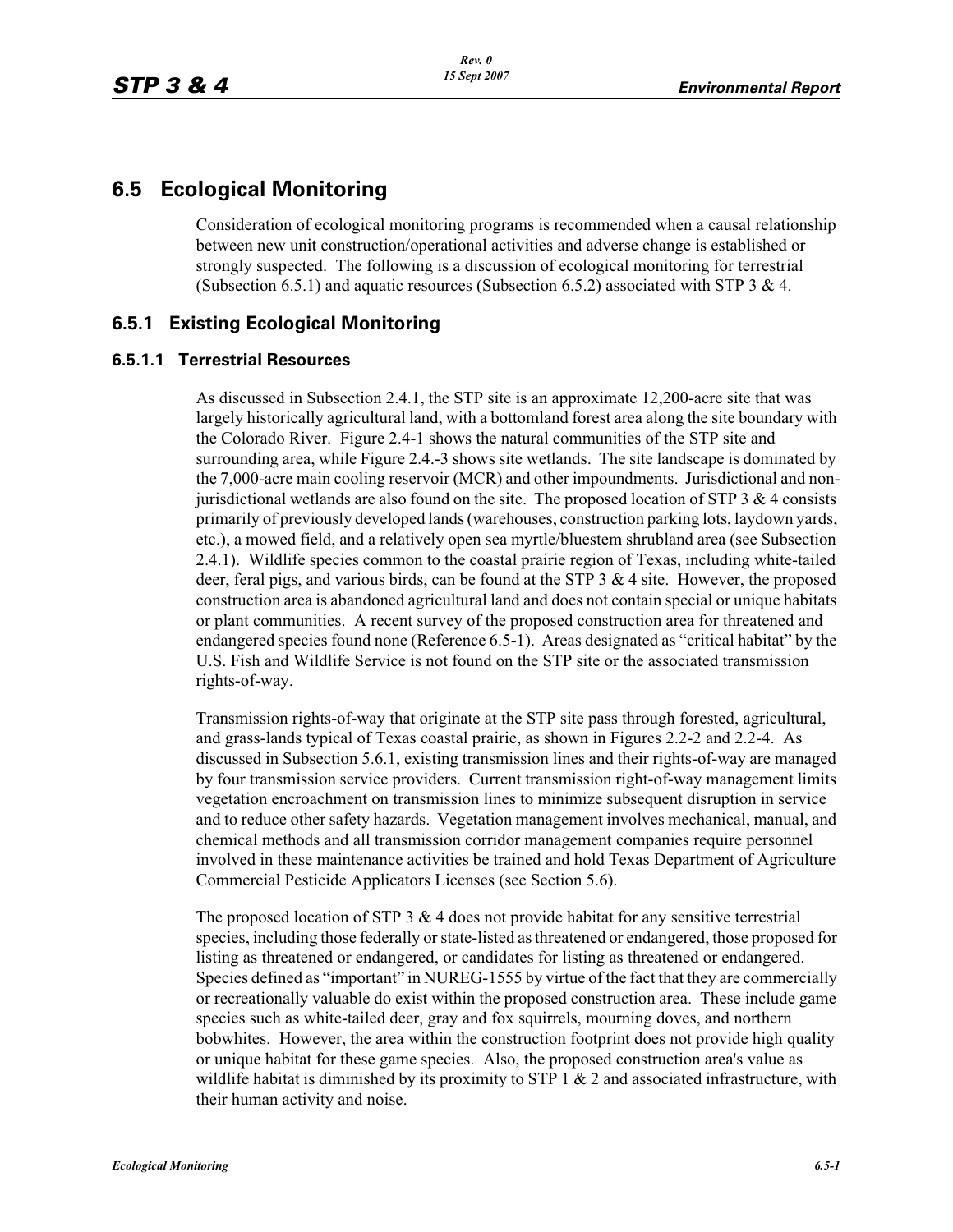A single non-jurisdictional wetland of 0.165-acre plus several drainage ditches are located within the construction footprint of STP 3 & 4 (Reference 6.5-1, see also Subsection 4.3.1). Other non-jurisdictional wetlands and the relocated Little Robbins Slough are near the construction footprint. No other important habitats as defined by NUREG-1555 exist within the proposed construction area.

Regulatory agencies have not required ecological monitoring of the STP site or its associated transmission rights-of-way since the period of reservoir filling (mid-1980s) and there is no ongoing monitoring.

## **6.5.1.2 Aquatic Resources**

STPNOC is currently conducting studies of aquatic communities in the vicinity of the STP site to support the STP 3  $\&$  4 license application to the NRC. These studies are to assess the potential environmental impact of licensing STP  $3 \& 4$  as required by the National Environmental Policy Act. The following aquatic studies will be conducted over the 2007-2008 timeframe.

STPNOC has commissioned ENSR Corporation (Houston, Texas) to survey the fish of the MCR, shown in Figures 2.4-1 and 2.4-2. The 7,000-acre MCR will be sampled based on five fixed sampling stations (circulating water intake area, circulating water discharge area, makeup water area, central levee area, and blowdown area) and three distinct sections (or regions) of the MCR. Sampling began in spring 2007 and will be repeated quarterly (summer, fall, winter, spring) for one year.

Four diverse gear types are used to collect aquatic samples, ensuring that a range of habitats is sampled. Paired otter trawls are being used to sample five fixed and five random stations each quarter. Experimental monofilament gill nets (multiple panels, different mesh sizes) are used to sample each of the three MCR regions quarterly. A large (100-foot- long by 20-foot-long) purse seine is used to sample each region of the MCR each quarter. Standard wire minnow traps are used to sample small fish in the littoral zone of the MCR. These traps are placed adjacent to gill net sets in each region of the MCR on a quarterly basis. The study is intended to yield a list of fish species present, a measure of species richness, and an assessment of relative abundance, as indicated by catch-per-unit effort.

An impingement and entrainment study began in spring 2007 at the Circulating Water Intake Structure to assess potential seasonal impact on aquatic species from operations of the intake structure. These studies will continue to be conducted biweekly or monthly—depending on the season—for one year. Operations personnel will be assisting in the study by operating the traveling screens at frequencies selected to assess impingement on the screens.

Sampling of fish in the Colorado River will be conducted biweekly in spring and summer 2007 to assess fish populations in the lower Colorado River that may be impacted by operation of the Reservoir Makeup Pumping Facility (RMPF). This sampling is intended to supplement lower Colorado River fish surveys planned by Texas Parks and Wildlife Department's (TPWD) Coastal Division. The TPWD initially planned to begin fish sampling in late spring or early summer of 2007, but now expects to begin sampling in July 2007. Figure 2.4-2 shows the reach of the lower Colorado River that will be sampled by the TPWD.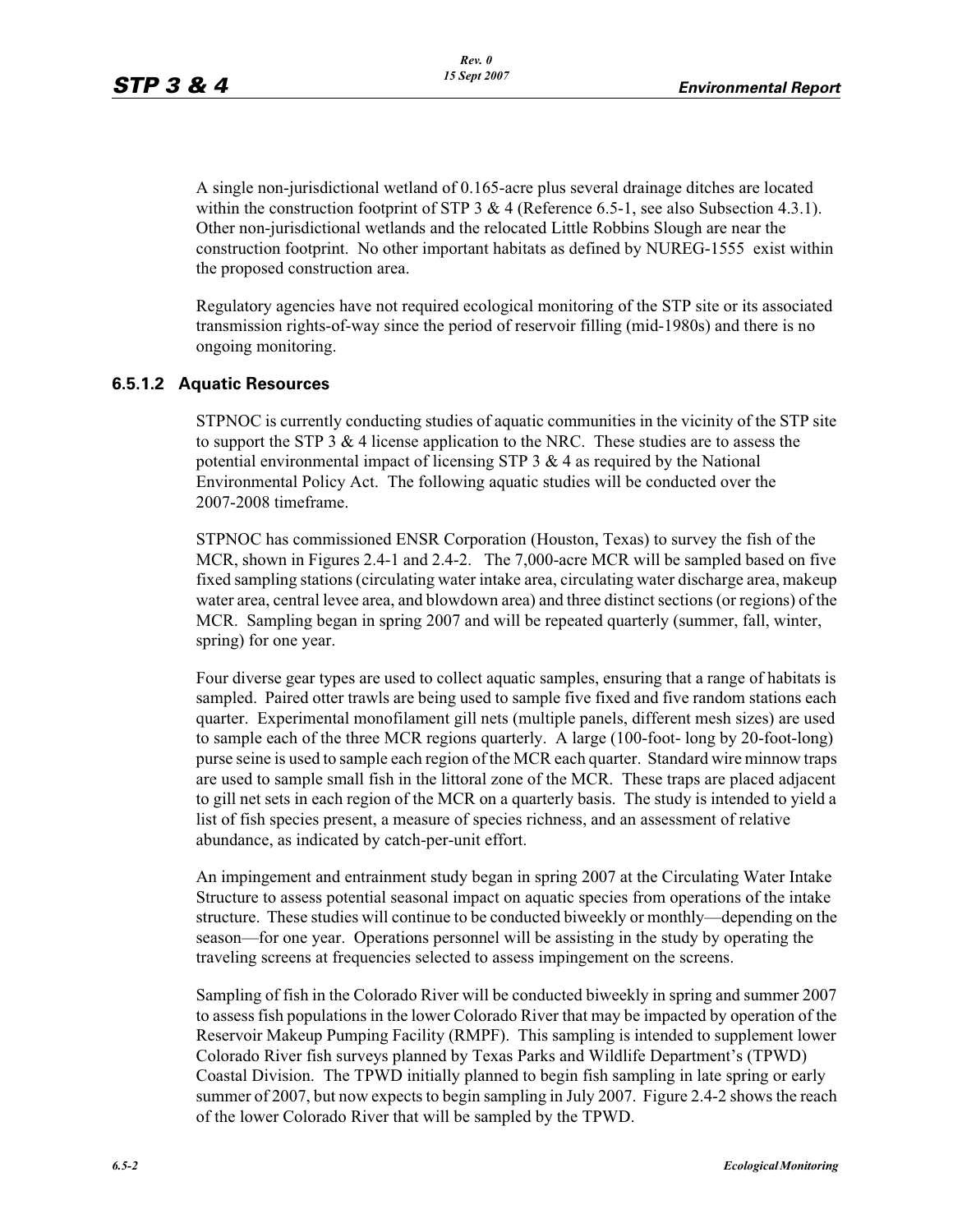## **6.5.2 Construction, Preoperational, and Operational Monitoring**

### **6.5.2.1 Terrestrial Resources**

The STP 3 & 4 area consists primarily of previously developed lands, a mowed field, and abandoned agricultural lands that have converted to sea myrtle/bluestem shrubland. The resulting diversity of plant species in this area is relatively low. Similarly, the STP  $3 \& 4$  area does not provide exclusive habitat for rare or important species; however, game species common to Texas coastal prairie may be minimally impacted. Therefore, construction will not reduce the local or regional diversity of plants or plant communities. The potentially impacted sea myrtle/bluestem shrubland in the construction footprint is also commonly available at other locations on the STP site as well as offsite. Thus, the potential displacement and constructionrelated mortality of wildlife will be small relative to regional wildlife populations. Within the construction footprint, one large drainage ditch will be relocated, and a small  $(\leq 0.2$  acre) nonjurisdictional wetland will be filled (see Subsection 4.3.1). Potential impacts to other wetlands in and near the STP  $3 \& 4$  site will be minimized by best construction management practices employed by STPNOC during construction activities.

Operation of STP 3 & 4 will result in a 2-foot increase in water level in the MCR (see Subsection 4.3.1). However, this increase is not expected to negatively impact the waterbirds nesting on the internal dikes or the waterbirds that forage, drink, or rest in the reservoir.

No important species (other than previously discussed common game species) or habitats will be negatively impacted by construction or operation of STP  $3 \& 4$ . Since the plant community on the site does not comprise high quality habitat, monitoring of terrestrial plant and animal species during plant construction, preoperational, or post-operational periods is not warranted and is not proposed.

No new transmission rights-of-way outside the STP site will be constructed for STP 3  $\&$  4, but some upgrading of conductors would be necessary. There would be small ecological impacts associated with noise/movement of construction equipment and workers involved in changing out conductors and replacement of towers by the transmission service providers. This kind of work normally involves a crew with several flatbed "conductor trucks" (carrying large cable spools) and large bucket trucks. A variety of birds, small mammals, and larger mammals (white-tailed deer) could be disturbed by this activity, but the impact of this disturbance in most circumstances would be trivial, for example animals moving away or avoiding the area for several days while crews are working. Nesting of some ground-nesting birds (e.g., Northern bobwhite, wild turkeys, meadowlark, horned lark, killdeer) could be disrupted if these species are present and if the work is carried out during spring/early summer nesting period. If work were carried out in non-nesting periods, impacts to ground-nesting birds could be avoided. Considering the relatively small amount of ground activity necessary for construction activities and the availability of alternative ground-nesting land, the impact is expected to be SMALL. Given the low level of anticipated impacts, monitoring is not warranted or proposed.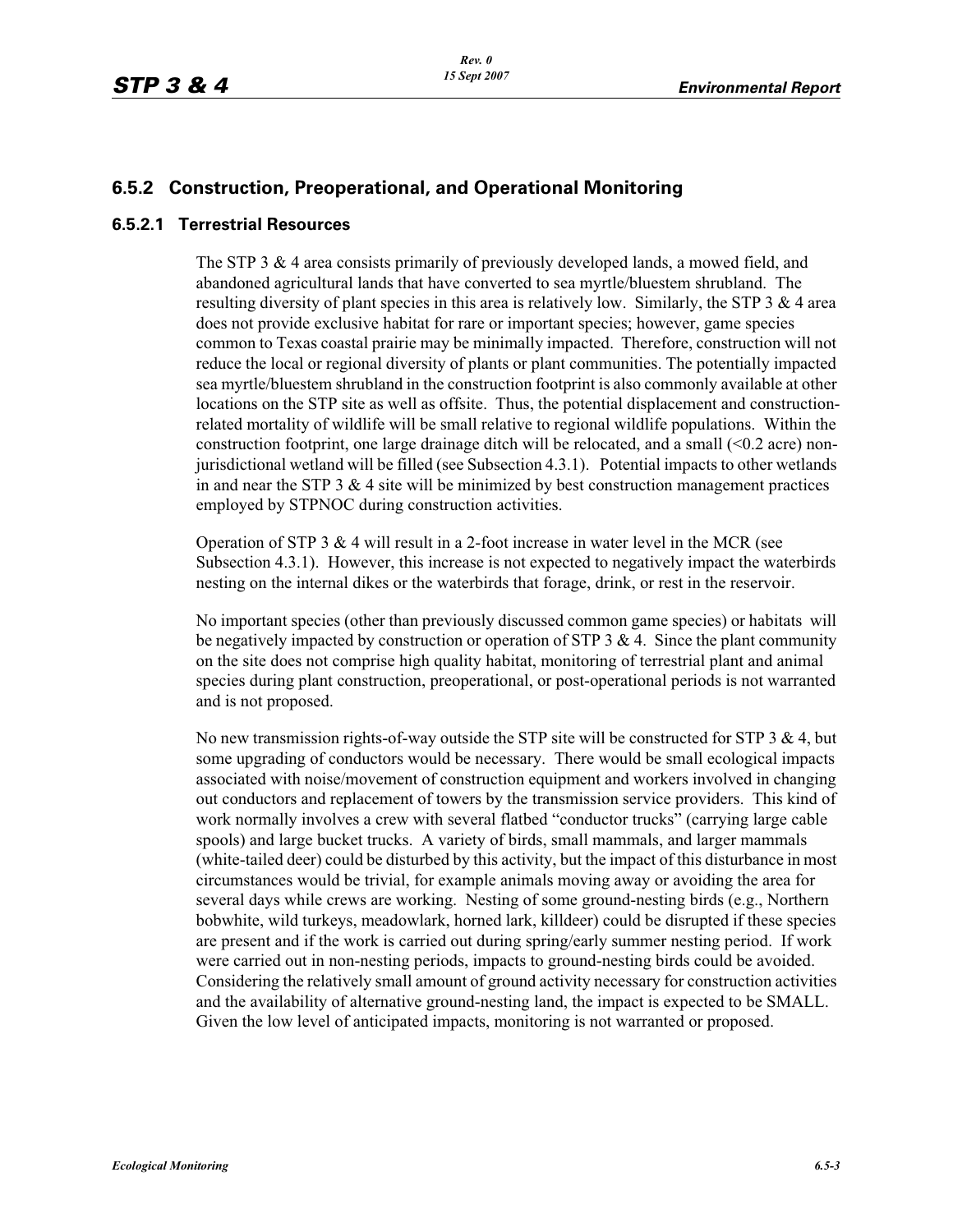### **6.5.2.2 Aquatic Resources**

As discussed in Subsection 4.3.2, construction of STP 3 & 4 will require filling a small, nonjurisdictional wetland and could impact several other small drainages in the construction area. It is possible that some disturbed soil from construction sites could be deposited as sediment in onsite wetlands, ditches, sloughs, and impoundments with storm water runoff. However, best construction management practices would reduce the amount of erosion and sedimentation associated with construction, and would limit impacts to aquatic communities in down-gradient water bodies. A Storm Water Pollution Prevention Plan that specifies methods for control of erosion and sedimentation will be in place before construction in accordance with Texas Commission of Environmental Quality guidelines (Reference 6.5-2). Given that no rare or unique aquatic species have been identified in the construction zone and any adverse impacts from construction will be small, localized, and temporary, STPNOC concludes that no monitoring of aquatic communities in the construction area is warranted.

Impacts of the STP 1 & 2 RMPF on aquatic communities were evaluated in the 1970s and 1980s (see Subsection 5.3.1), addressing NRC concerns about potential impingement and entrainment impacts during both wet (high-river flow) and dry (low-river flow) periods. These studies encompass the range of Colorado River flow and salinity conditions. Because the historical studies cover the range of flow and salinity conditions experienced at the STP site and address impacts to both wet-year fish assemblages (more freshwater species) and dry-year fish assemblages (more marine/estuarine species), STPNOC believes no additional studies of impingement and entrainment are necessary. Impacts from STP  $3 \& 4$  may be conservatively extrapolated from existing studies, adjusting for the additional volume of water pumped from the Colorado River to the MCR. Because the impacts of the STP RMPF have been assessed under a range of operating conditions and long-term monitoring of Matagorda Bay fish and shell fish populations suggests that STP  $1 \& 2$  have had little or no impact on these populations (see Subsections 2.4.2 and 5.3.1), STPNOC has concluded that no additional aquatic monitoring is warranted.

As discussed in Subsections 5.3.1 and 5.3.2, no protected aquatic species should be affected by operation of STP 3  $\&$  4. Some commercially and recreationally important finfish and shellfish (e.g., brown shrimp, blue crab, striped mullet, red drum) may be impinged or entrained at the RMPF during periods of low Colorado River stream flow. However, impacts are expected to be minimized because STPNOC diverts river water for MCR makeup during high-flow periods when these species are not present. Impingement and entrainment losses would be SMALL in any case, and would not destabilize important fish or shellfish communities, as demonstrated (see Subsections 2.4.2 and 5.3.1) by stable or expanding populations downstream in Matagorda Bay.